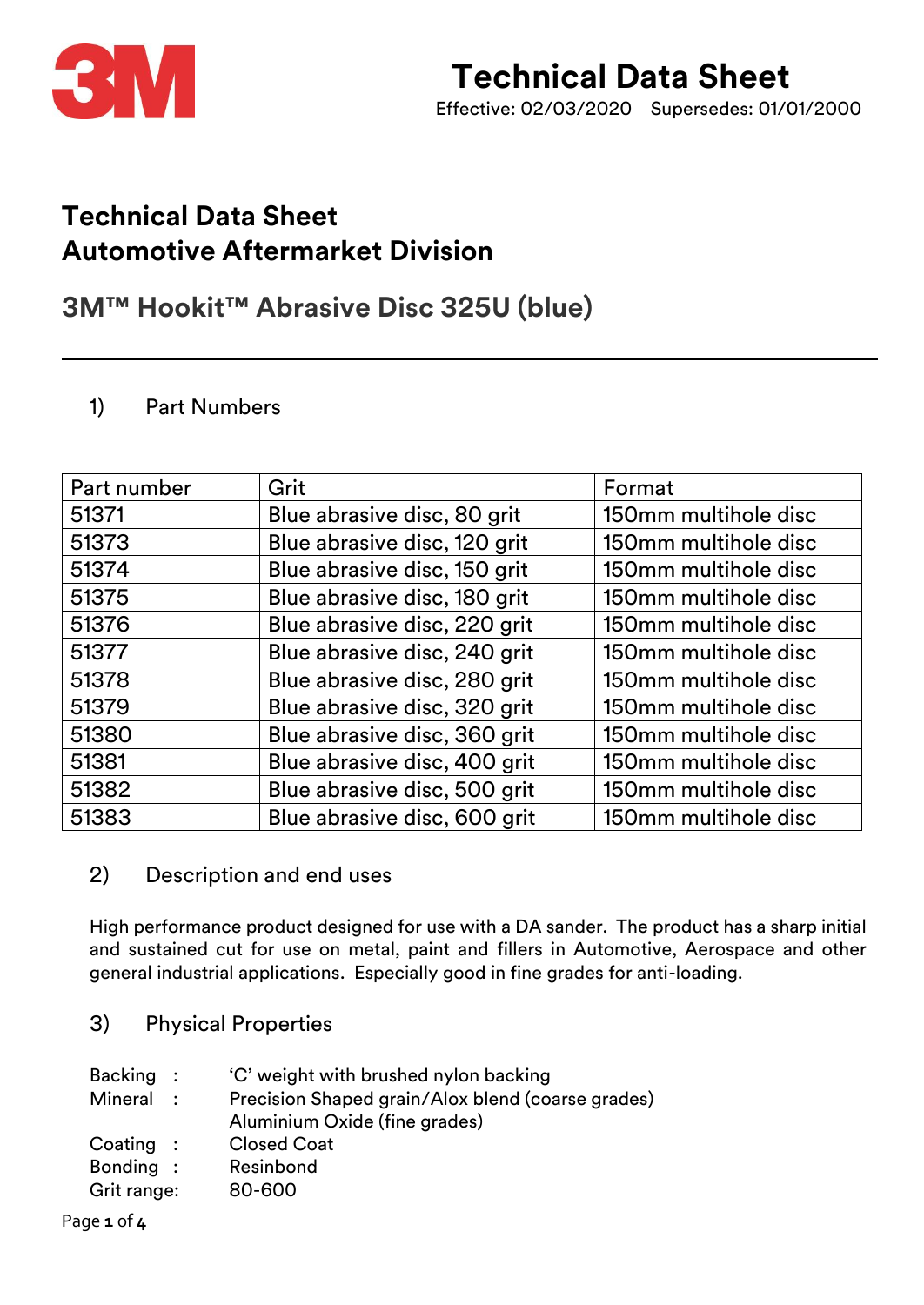

#### 4) Directions for Use

For use on lacquers, paints, plastics and polyester fillers/primers.

#### 5) Storage

It is recommended that all Coated Abrasive Products should be stored at constant levels of temperature and humidity within the ranges of 18-22°C, 50-65% RH. They should be kept away from damp (or cold) walls, windows or floors to avoid possible moisture absorption. Equally storage adjacent to heat sources e.g. steam pipes, radiators, hot air ducts, ovens, etc. should be avoided.

Product is best stored in original packaging until ready for use. Shelf Life indefinite under these conditions.

#### 6) Safety

Whenever possible, sanding should be carried out in a well-ventilated area and it is strongly recommended that suitable goggles, dust mask and gloves are worn.

Discs should be used only on machines with a suitable support pad designed for the purpose and maintained in good condition at all times.

The abrasive discs should extend symmetrically to no more than 2 mm beyond the outer rim of the support pad.

Damaged or misshapen abrasive discs or support pads should not be used.

Discs and pads should not be modified in any way. They should be used only in their original size and shape, as supplied.

It is recommended that discs be used only on support pads that are clearly marked with maximum permitted running speed. The speed stated should not be exceeded.

Machines should be operated with the disc making the shallowest angle possible with the workpiece.

Care should be taken to ensure that discs without a centre hole are mounted centrally on the support pad.

With self-adhesive discs care should be taken to ensure that neither the adhesive nor the support pad faces are contaminated by dust or other extraneous matter prior to mounting. Should it be stated, the manufacturer's "shelf life" should not be exceeded.

When used in conjunction with self-adhesive discs, pneumatic machines should be started firmly held and with the disc in light contact with the work area.

When not in use disc sanding machine should be placed in a stand designed for the purpose or, alternatively, positioned on their backs. They must not be placed with the disc or pad face in contact with the floor or workbench.

3M™ Hookit™ Abrasive Disc 325U are designed FOR PROFESSIONAL INDUSTRIAL USE ONLY.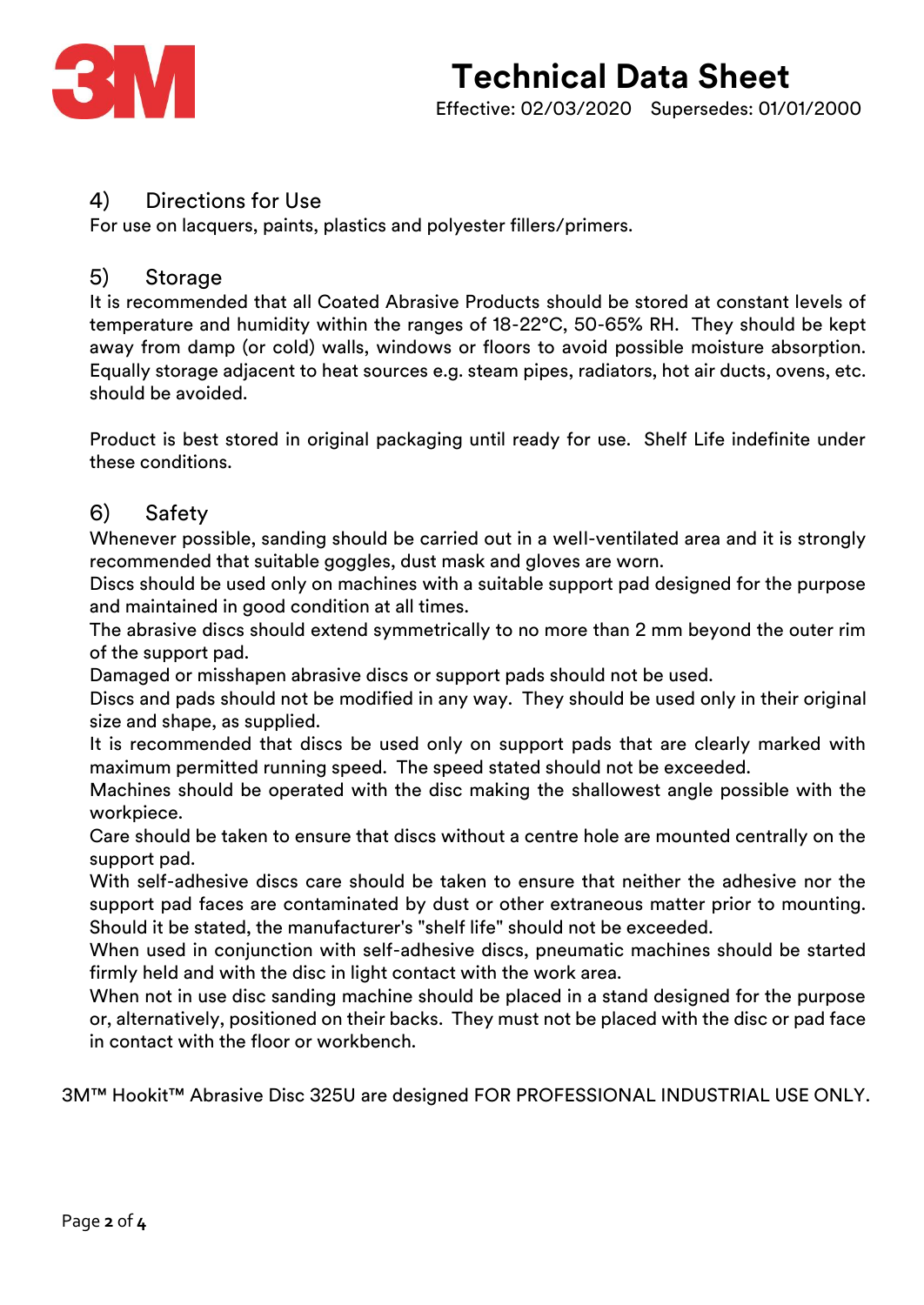

# **Technical Data Sheet**

Effective: 02/03/2020 Supersedes: 01/01/2000

#### 7) Disclaimer

All statements, technical information and recommendations are based on tests we believe to be reliable as at the date of hereof, but the accuracy or completeness thereof is not guaranteed. Please ensure before using the product that it is suitable for your intended use. Since the conditions and methods of use of the product and of the information referred to herein are beyond our control, other than for fraudulent misrepresentation, 3M expressly disclaims any and all liability as to any results obtained or arising from any use of the product or reliance on such information.

#### For Additional Health and Safety Information

3M South Africa & Sub-Saharan Africa, 146A Kelvin Drive, Woodmead, Sandton, South Africa, Tel: (0861) 225536

3M (East) AG Representation Office Tirane, Rruga Sami Frasheri, Pallati i Ri Perxhola Kati 2 Ap2, 1000 Albania

3M Arabia, LLC, Building 24-25 3M Saudi Arabia Zone C, Business Gate, Airport Road, Riyadh, Saudi Arabia

3M Bulgaria, Mladost 4, Business Park, bl.4, 2nd floor, Sofia 1766, Bulgaria

3M Česko, spol. s r.o., V Parku 2343/24, 148 00 - Praha 4, Czech Republic

3M (East) AG, Branch office Croatia, Avenija Većeslava Holjevca 40, 10 000 Zagreb, Croatia, Tel: +385 1 2499750, www.3m.com.hr

3M Egypt, Finance Center , New Cairo , Plot 140 , Banking Sector , 5th settlement , Cairo , Egypt

3M Hellas MEPE, Automotive Aftermarket Division, 20 Kifisias Avenue, 151 25 Marousi, Greece,

Phone: +30 210 68 85 300, innovation.gr@mmm.com, www.3M.gr

3M Hungária Kft, Neumann János u. 1/E, 1117 Budapest, Hungary

3M Israel, 91 Medinat Hayehudim St., Herzliya, Israel

3M Kenya Ltd, Victoria Towers, 3rd Floor, Kilimanjaro Av, Upperhill, Kenya

3M Gulf Limited, Ein El Mreisseh, Saint Charles City Center, 4th. Floor, P.O.Box: 11-5025, Riad el Solh, Beirut 1107 2180 Lebanon

3M Minnesota Mining & Manufacturing Nigeria Limited, No 2 Sheraton Opebi Link Road, Ikeja, Lagos Nigeria

3M Pakistan, Islamic Chamber of Commerce Building, ST-2/A, Block 9, KDA Scheme 5, Clifton, Karachi, Pakistan

3M Poland, Al. Katowicka 117, Kajetany, 05-830 Nadarzyn, Poland, Telefon: +48 22 739 60 00, www.3m.pl/kontakt

3M Gulf (Representation Office), Suhaim Bin Hamad St., Al Mana Towers Tower B, 2nd Floor, Office No.4, Doha Qatar, P.O.Box 14685

3M Romania,12 Menuetului St., Bucharest Business Park, Building D, District 1 013713 Bucharest, Romania

3M (East) AG, Representation Office Serbia, Airport City, Omladinskih brigada 90B, 11070 Belgrade, Serbia, Tel: +381 11 2209 400, www.3m.co.rs/3M/sr\_RS/3m-south-east-europe/

3M Slovensko s.r.o., Polus Tower 2, Vajnorská 100/B, 83104 Bratislava